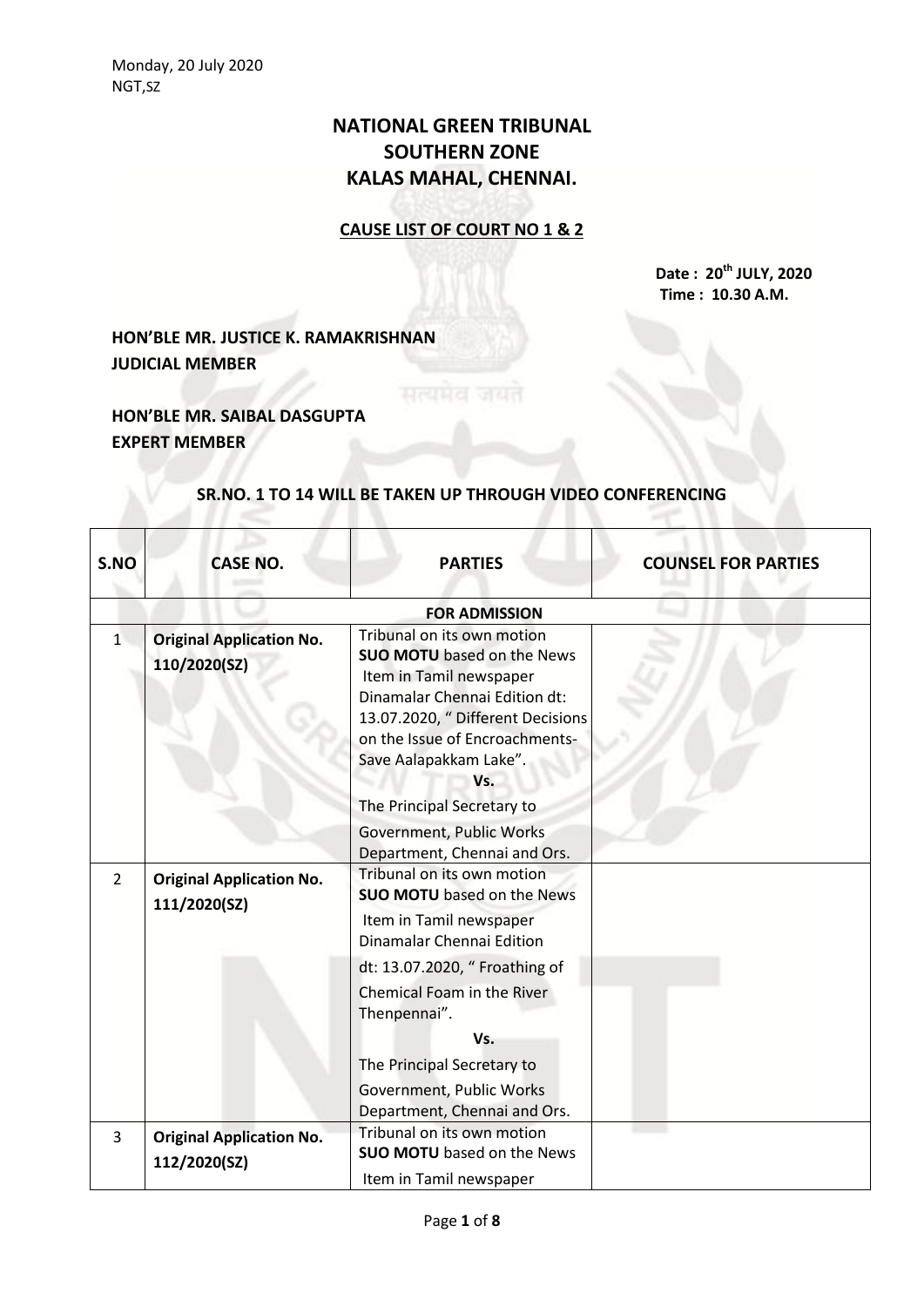|                |                                 | Dinamalar Chennai Edition                                 |                                                  |
|----------------|---------------------------------|-----------------------------------------------------------|--------------------------------------------------|
|                |                                 | dt: 13.07.2020, "Delay in starting                        |                                                  |
|                |                                 | the cultivation due to non-                               |                                                  |
|                |                                 | maintenance of Uyyakondan                                 |                                                  |
|                |                                 | Canai".                                                   |                                                  |
|                |                                 | Vs.                                                       |                                                  |
|                |                                 | The Principal Secretary to                                |                                                  |
|                |                                 | Government, Public Works                                  |                                                  |
|                |                                 | Department, Chennai and Ors.<br><b>AFTER NOTICE</b>       |                                                  |
| 4              | Appeal.No.06/2020(SZ)           | R.L. Srinivasan                                           |                                                  |
|                |                                 |                                                           | M/s. A.Yogeshwaran                               |
|                |                                 | Vs.                                                       | <b>Counsel for Appellant</b>                     |
|                |                                 | Union of India and Ors.                                   | M/s. Abdul Saleem for R2                         |
|                |                                 |                                                           | [AFTER NOTICE]                                   |
| 5              | <b>Original Application No.</b> | Tribunal on its ownmotion -                               |                                                  |
|                | 66/2020(SZ)                     | <b>SUO MOTU</b> based on the reports                      | M/s. M.Mani Gopi for R1,R4,R5,R7                 |
|                |                                 | received from TNPCB on                                    | M/s. Jayalakshmi for R3                          |
|                | <b>[HEARD THROUGH VIDEO</b>     | oil leakage from ONGC pipeline<br>in Thiruvarur District. |                                                  |
|                | <b>CONFERENCING ON</b>          | Vs.                                                       |                                                  |
|                | 11.05.2020]                     | The Chief Secretary to Govt. of                           |                                                  |
|                |                                 | Tamil Nadu and Ors.                                       | [FOR CONSIDERATION AND                           |
|                |                                 |                                                           | <b>APPEARANCE OF RESPONDENTS]</b>                |
| 6              | <b>Original Application No.</b> | Anumula Revanth Reddy                                     | M/s. Aagney Sail, Sravan Kumar                   |
|                | 107/2020(SZ)                    | Vs.                                                       | <b>Counsel for Applicant</b>                     |
|                |                                 | Union of India and Ors.                                   | M/s. M.R.Gokul Krishnan for R1,R9                |
|                | <b>[HEARD THROUGH VIDEO</b>     |                                                           | M/s. H.Yasmeen Ali for                           |
|                | <b>CONFERENCING ON</b>          |                                                           | R2, R3, R6, R7, R10<br>M/s. T.Saikrishnan for R4 |
|                | 16.07.2020]                     |                                                           | M/s. D.Srinivasan for R5                         |
|                |                                 |                                                           | M/s. R. Thirunavukarasu for R8                   |
|                |                                 | <b>FOR REPORT</b>                                         |                                                  |
| $\overline{7}$ | <b>Original Application No.</b> | Disha-A Life School and                                   | M/s. N.L.Rajah                                   |
|                | 26/2016(SZ)                     | P.K.D College of Education                                | <b>Counsel for Applicant</b>                     |
|                | &                               | and Ors.                                                  | M/s. S.N.Parthasarathi for R1                    |
|                | M.A.No.103/2017(SZ)             | Vs.                                                       | M/s. C. Kasirajan for R2 & R3                    |
|                |                                 | The State of Tamilnadu                                    | Mr. R. Bharath kumar for R4 & R5                 |
|                |                                 | Chennai and Ors.                                          | [FOR CONSIDERATION OF REPORT]                    |
| 8              | <b>Original Application No.</b> | MeenavaThanthai                                           | M/s. K.Mageshwaran                               |
|                | 234/2017(SZ)                    | K.R.Selvarajkumar                                         | <b>Counsel for Applicant</b>                     |
|                |                                 | MeenavarNala Sangam                                       | M/s. G.M.Syed Nurullah Sheriff                   |
|                |                                 | Vs.                                                       | for R1,R2                                        |
|                |                                 | The Director                                              | M/s. Ekambaram for R3                            |
|                |                                 | Ministry of Environment,                                  | M/s. Kamalesh Kannan                             |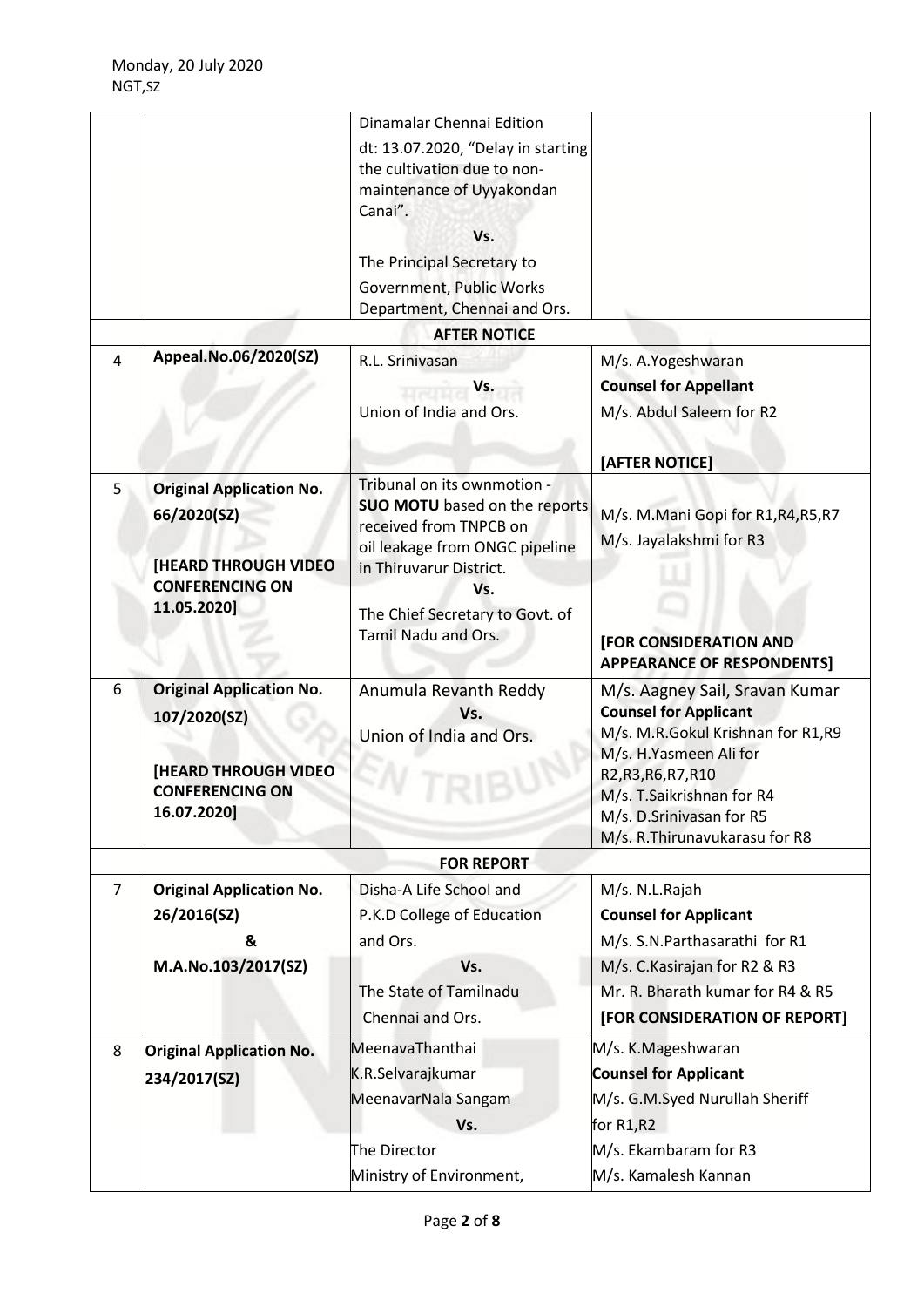| [FOR CONSIDERATION OF REPORT]                                  |
|----------------------------------------------------------------|
|                                                                |
|                                                                |
|                                                                |
|                                                                |
|                                                                |
|                                                                |
|                                                                |
|                                                                |
|                                                                |
|                                                                |
| [FOR CONSIDERATION OF REPORT]                                  |
|                                                                |
|                                                                |
|                                                                |
|                                                                |
|                                                                |
|                                                                |
|                                                                |
|                                                                |
|                                                                |
|                                                                |
|                                                                |
|                                                                |
|                                                                |
| [FOR CONSIDERATION OF REPORT]                                  |
|                                                                |
|                                                                |
|                                                                |
|                                                                |
|                                                                |
|                                                                |
|                                                                |
|                                                                |
|                                                                |
|                                                                |
|                                                                |
|                                                                |
|                                                                |
|                                                                |
|                                                                |
| M/s. S.N.Parthasarathi for R1<br>M/s. V.K.Rema Smirithi for R3 |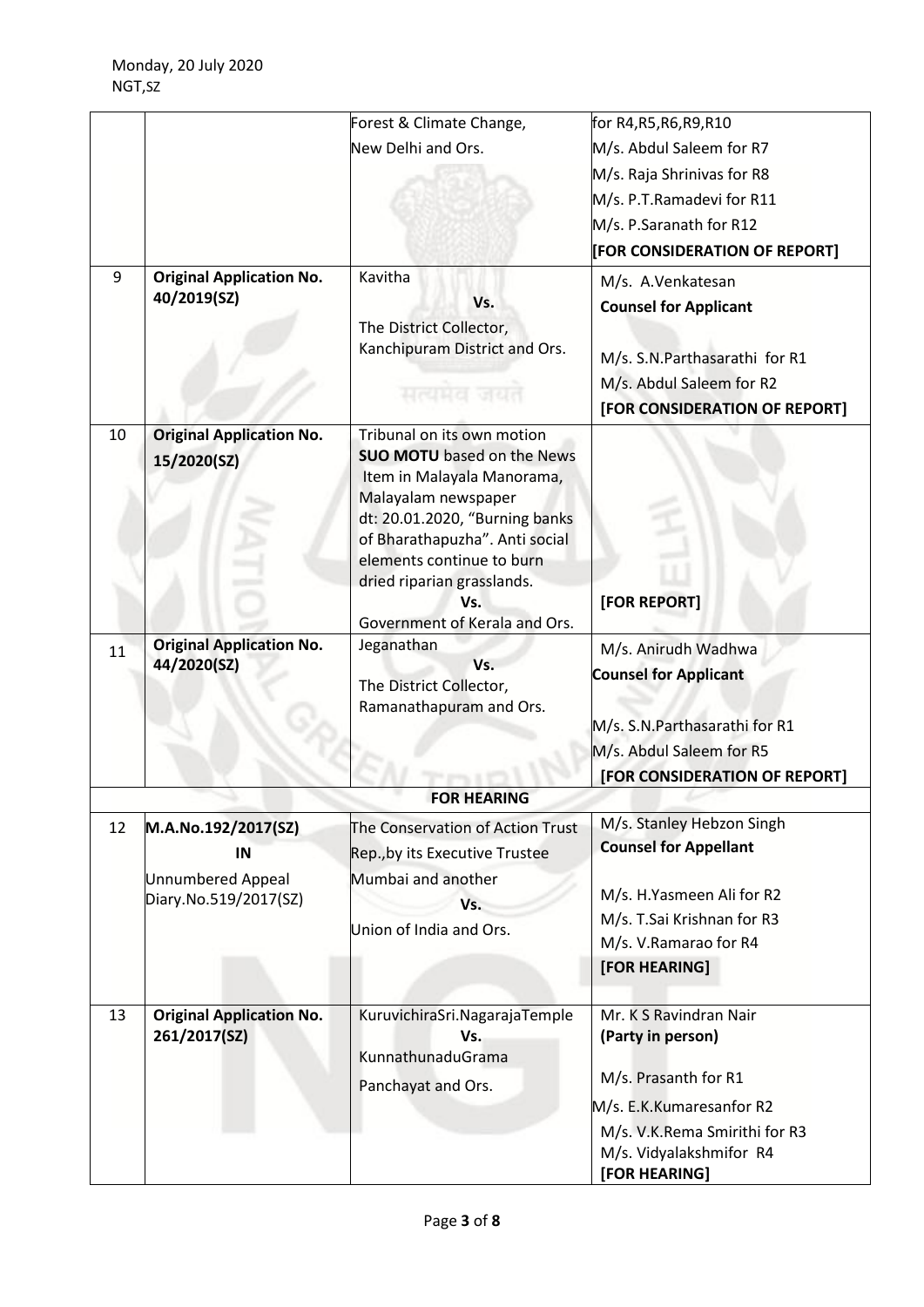| 14 | Appeal.No.03/2019(SZ)                                | Shaji A.K<br>Vs.<br>Union of India and Ors.                                                                                                                                                                                   | M/s. Harish Vasudevan<br><b>Counsel for Appellant</b><br>M/s. Gokul Krishnan for R1<br>M/s. Rahul Balaji for R2 to R5<br>[FOR HEARING]                                                                        |
|----|------------------------------------------------------|-------------------------------------------------------------------------------------------------------------------------------------------------------------------------------------------------------------------------------|---------------------------------------------------------------------------------------------------------------------------------------------------------------------------------------------------------------|
|    |                                                      | SR.NO.15 & 16 WILL BE TAKEN UP ON 21.07.2020 THROUGH VIDEO CONFERENCING                                                                                                                                                       |                                                                                                                                                                                                               |
| 15 | Appeal. No. 09/2020(SZ)<br>&<br>I.A. No. 25/2020(SZ) | <b>Piramal Enterprises Limited</b><br>Vs.<br><b>Telangana Pollution Control</b><br>Board and Anr.                                                                                                                             | M/s. Anubhav Anand Aron<br><b>Counsel for Appellant</b><br>[AFTER NOTICE]                                                                                                                                     |
| 16 | <b>Original Application No.</b><br>66/2017(SZ)       | Vallapureddy Gari Govardhan<br>Reddy and ors.<br>Vs.<br>Union of India and ors.                                                                                                                                               | M/s.A.Yogeshwaran<br><b>Counsel for Applicant</b><br>M/s. Me.Saraswathy for R1<br>M/s. Madhuri Donti Reddy<br>for R2,R3<br>M/s. V.Chandrakanthanfor R4<br>(MoA not filed)<br>[HEARING]                        |
|    |                                                      | SR.NO.17 TO 19 WILL BE TAKEN UP ON 23.07.2020 THROUGH VIDEO CONFERENCING                                                                                                                                                      |                                                                                                                                                                                                               |
| 17 | <b>Original Application No.</b><br>87/2015 (SZ)      | Ramakrishnan. N.<br>Vs.<br>Union of India and Ors.                                                                                                                                                                            | Mr. Rajan Vishnuraj<br><b>Counsel for Applicant</b><br>M/s. M.E. Saraswathy for R1<br>M/s. E. K. Kumaresan<br>for R2 to R5<br>M/s. Rema Smrithi for R6<br>M/s. K. R. Harin for R7<br>M/s. M. Kumarasan for R9 |
| 18 | <b>Original Application No.</b><br>264/2017(SZ)      | Lawyers Environmental<br>Awareness Forum (LEAF)<br>Vs.<br>State of Kerala and Ors.                                                                                                                                            | [FOR REPORT]<br>M/s. S Subhashchand<br><b>Counsel for Applicant</b><br>M/s. V.K.Rema Smrithi for R1 to R3<br>M/s. T. Navin for R6 to R8<br>M/s. Jimmy for R5<br>[FOR CONSIDERATION OF REPORT]                 |
| 19 | <b>Original Application No.</b><br>43/2020(SZ)       | Tribunal on its own motion<br><b>SUO MOTU</b> based on the News<br>Item in Dinamalar Chennai<br>Newspaper dt: 18.02.2020,<br>" Dumping of Waste on Bridge<br><b>Access Road Joining Tambaram</b><br>Sanatorium - Chitlapakkam | M/s. M.Mani Gopi for R1,R3<br>M/s. Abdul Saleem for R2<br>[FOR CONSIDERATION OF REPORT]                                                                                                                       |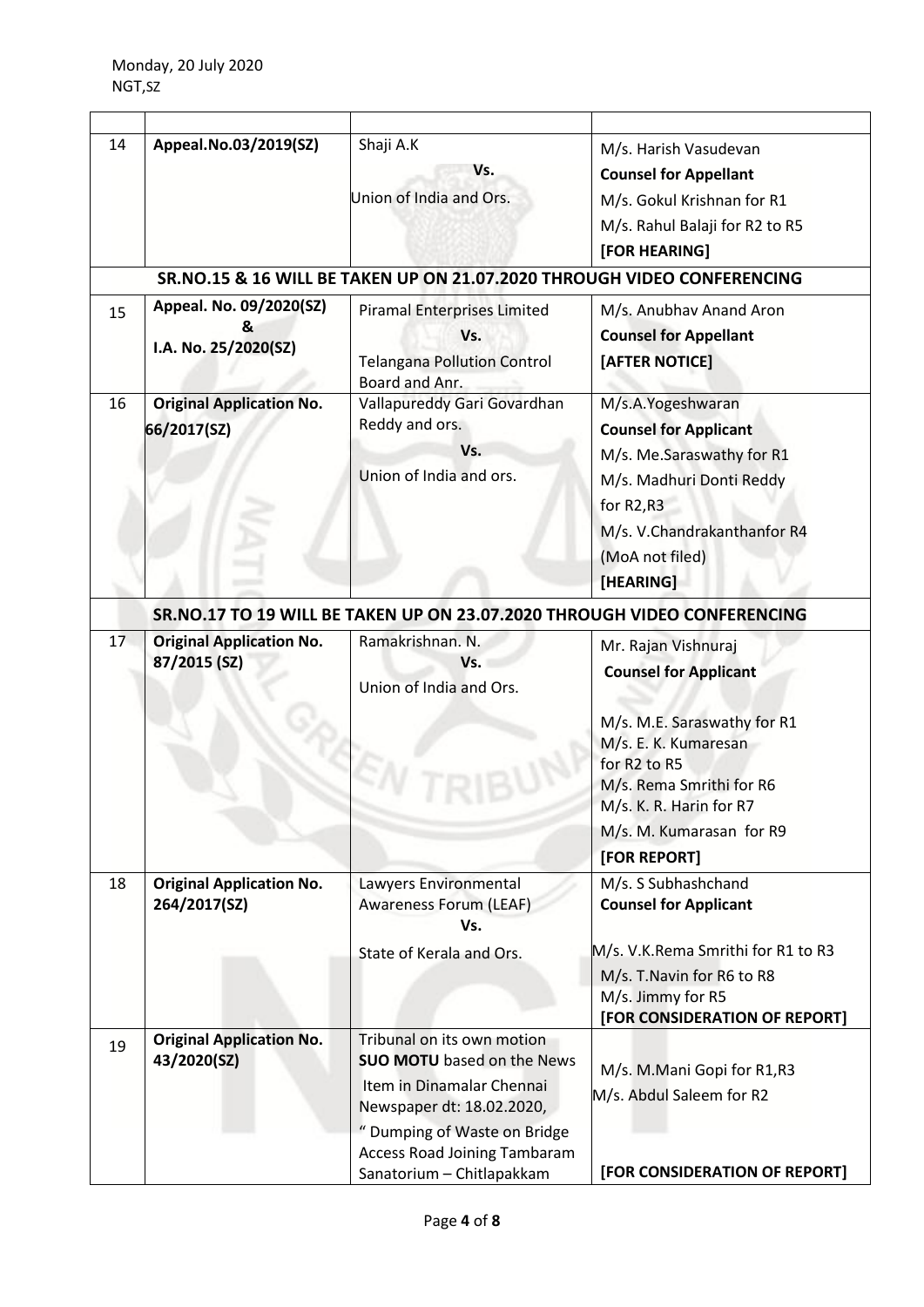|    |                                            | Areas".                                                                  |                                   |
|----|--------------------------------------------|--------------------------------------------------------------------------|-----------------------------------|
|    |                                            | Vs.                                                                      |                                   |
|    |                                            |                                                                          |                                   |
|    |                                            | The District Collector,                                                  |                                   |
|    |                                            | Chengalpattu District and Ors.                                           |                                   |
|    |                                            |                                                                          |                                   |
|    |                                            | SR.NO.20 TO 23 WILL BE TAKEN UP ON 24.07.2020 THROUGH VIDEO CONFERENCING |                                   |
| 20 | <b>Original Application No.</b>            | Shibu Manuel,                                                            | M/s. A.X.Varghese                 |
|    | 396/2013(SZ)                               | Secretary,                                                               | <b>Counsel for Applicant</b>      |
|    | (M.A. No. 1808/2018)PB                     | <b>GreenAction Force</b>                                                 |                                   |
|    |                                            | Vs.                                                                      |                                   |
|    |                                            | The Govt. of India & Ors.                                                | M/s. Sarashwathy for R1           |
|    | <b>WITH</b>                                |                                                                          | M/s. E. K. Kumaresan R2 & R3      |
|    |                                            | सत्यमव                                                                   | M/s. Rema Smirithi for R4         |
|    |                                            |                                                                          | M/s. S.P.Chaly for R5             |
|    |                                            |                                                                          | M/s. M. Kumaresan                 |
|    |                                            |                                                                          | for R6 to R8 &R10                 |
|    |                                            |                                                                          | M/s. Ravikumar for R9             |
|    |                                            |                                                                          | M/s. K. K. Ashkar R11             |
|    |                                            |                                                                          | M/s. D. S. Ekambaram for R12      |
|    |                                            |                                                                          | M/s. Row & Reddy for R13 to R16   |
|    |                                            |                                                                          |                                   |
|    |                                            |                                                                          | [ FOR CONSIDERATION OF REPORT]    |
| 21 | <b>Original Application No.</b>            | K. Muhammed Iqbal                                                        | M/s. K. K. Ashkar & Ashira        |
|    | 242/2016(SZ)                               | Vs.                                                                      | <b>Mohammed Ashrof</b>            |
|    |                                            | Kerala State Pollution Control                                           | <b>Counsel for Applicant</b>      |
|    |                                            | Board& Ors.                                                              |                                   |
|    |                                            |                                                                          | M/s. Rema Smirithi for R1,R2      |
|    |                                            |                                                                          | M/s. King & Partridge for R3      |
|    | <b>WITH</b>                                |                                                                          | [FOR CONSIDERATION OF REPORT]     |
| 22 | <b>Original Application No.</b>            | <b>KK Muhammed Iqbal</b>                                                 | M/s. K K Ashkar                   |
|    |                                            | Vs.                                                                      | <b>Counsel for Applicant</b>      |
|    | 262/2017(SZ)<br>&                          | Kerala State Pollution Control                                           | M/s V.K.Rema Smrithi for R1 & R2, |
|    | M.A. No 215/2017(SZ)                       | Board and ors.                                                           | M/s. D.S.Ekambaram for R3         |
|    |                                            |                                                                          | M/s. George Thomas Mevada         |
|    |                                            |                                                                          | for R4                            |
| 23 | <b>Original Application No.</b>            | Shri Vinay Shivanand Nayak                                               | M/s. Rohini Ravikumar             |
|    | 183/2016(SZ)                               | Vs.                                                                      | <b>Counsel for applicant</b>      |
|    | 8.                                         | State of Karnataka and Ors.                                              | M/s. Devraj Ashok for R1          |
|    | I.A.No. 21/2020(SZ)                        |                                                                          | M/s. P.D.Surana for R2,R3,R5,R6   |
|    | I.A.No. 22/2020(SZ)                        |                                                                          | M/s. R. Thirunavukarasu for R4    |
|    | I.A.No. 23/2020(SZ)                        |                                                                          | M/s. Giridhar and Sai for R7      |
|    |                                            |                                                                          | M/s. Me.Sarashwathy for R9        |
|    | (Earlier Original                          |                                                                          | M/s. Nalina Gouda for R11         |
|    | Application No.                            |                                                                          |                                   |
|    | 176/2018(PB))                              |                                                                          | [FOR CONSIDERATION OF REPORT]     |
|    |                                            |                                                                          |                                   |
|    | &                                          |                                                                          |                                   |
|    | (M.A. No. 508/2018,                        |                                                                          |                                   |
|    | I.A. No. 405/2019,<br>I.A. No. 484/2019)PB |                                                                          |                                   |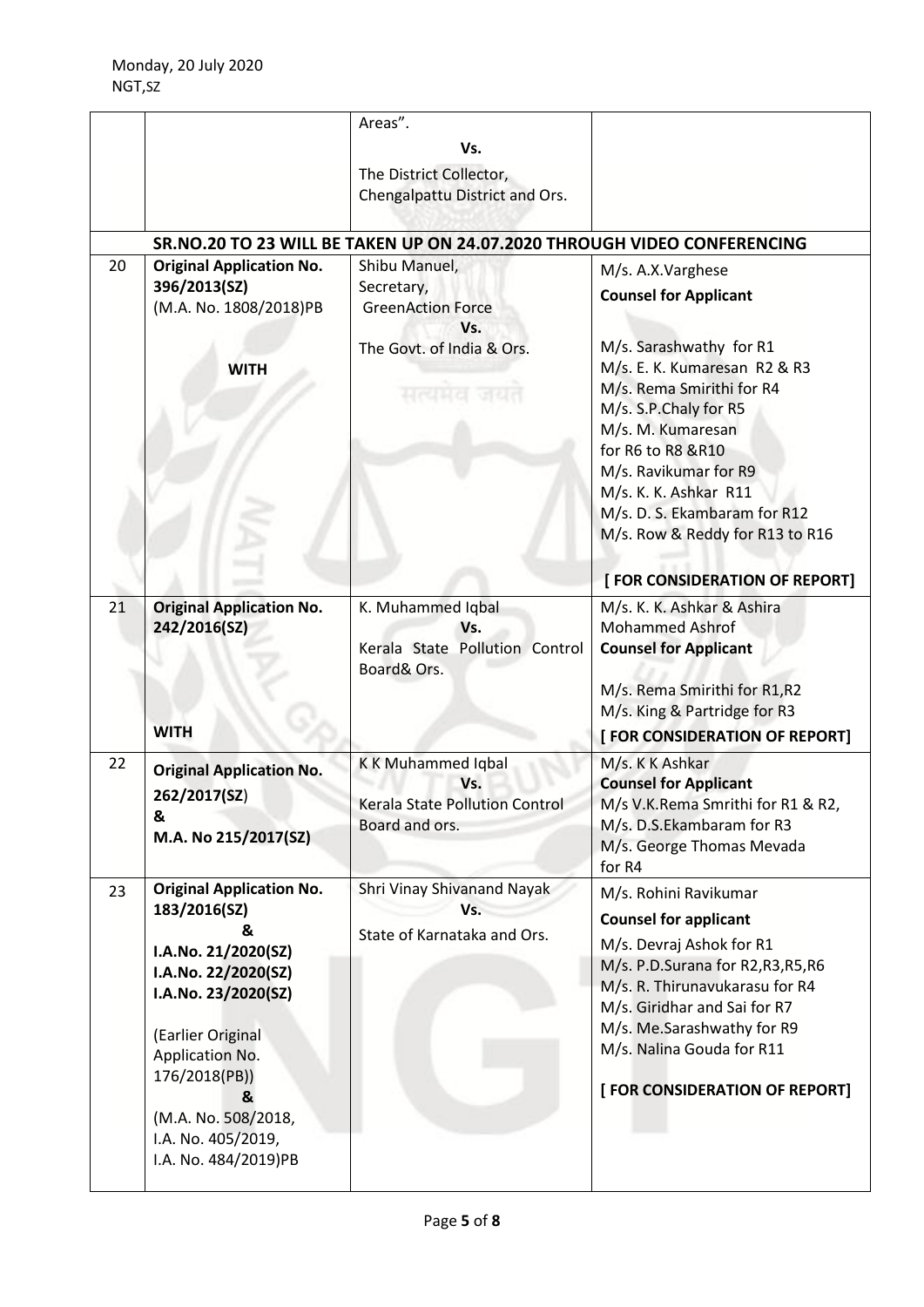|    |                                                 |                                                                                                                                                | SR.NO.24 TO 27 WILL BE TAKEN UP ON 28.07.2020 THROUGH VIDEO CONFERENCING                                                                                                                                                                       |
|----|-------------------------------------------------|------------------------------------------------------------------------------------------------------------------------------------------------|------------------------------------------------------------------------------------------------------------------------------------------------------------------------------------------------------------------------------------------------|
| 24 | <b>Original Application No.</b><br>225/2016(SZ) | Meenava Thanthai<br>K.R.Selvaraj Kumar<br>Meenava Nala Sangam,<br>Vs.<br>The Chief Secretary,<br>Government of Tamil Nadu,<br>Chennai and ors. | M/s. K. Mageshwaran<br><b>Counsel for Applicant</b><br>N/s. Mani Gopi for R1 to R5, R7<br>M/s. Abdul Saleem for R6 & R8<br>M/s. R.Parthasarathy for R9<br>[FOR CONSIDERATION OF REPORT]                                                        |
| 25 | <b>Original Application No.</b><br>208/2015(SZ) | Allamsetti Satayanarayana,<br>Vs.<br>Union of India and Ors.                                                                                   | M/s.Yogeshwaran.A<br><b>Counsel for Applicant</b><br>M/s. G.M Syed Nurullah Sheriff for R1<br>M/s. Madhuri Donti Reddy<br>for R2, R3 & R5<br>M/s. M.Mani Gopi for R4<br>[HEARING]                                                              |
| 26 | <b>Original Application No.</b><br>227/2016(SZ) | Samanvaya Vedika<br>Jayanagar<br>Vs.<br><b>Bangalore Metro Rail</b><br><b>Corporartion Ltdand Ors.</b>                                         | M/s.Clifton D'Rozario<br><b>Counsel for Applicant</b><br>M/s. Bharadwaj Ramasubramaniam<br>for R1<br>M/s.Me.Sarashwathy for R2<br>M/s. Darpan for R3 & R4<br>[HEARING]                                                                         |
| 27 | <b>Original Application No.</b><br>263/2017(SZ) | Lawyers Environmental<br>Awareness Forum(LEAF)<br>Vs.<br>State of Kerala and Ors.                                                              | M/s. S Subhashchand<br><b>Counsel for Applicant</b><br>M/s. E.K.Kumaresan<br>for R1, R2, R5 & R6<br>M/s. Vidyalakshmi for R3 & R4<br><b>HEARING</b>                                                                                            |
|    |                                                 | SR.NO.28 WILL BE TAKEN UP ON 29.07.2020 THROUGH VIDEO CONFERENCING                                                                             |                                                                                                                                                                                                                                                |
| 28 | <b>Original Application No.</b><br>268/2016(SZ) | Korattur People's Welfare &<br><b>Awareness Trust</b><br>Chennai<br>Vs.                                                                        | M/s.Kamatchi.D<br><b>Counsel for Applicant</b><br>M/s.M.Sumathi for R1                                                                                                                                                                         |
|    |                                                 | Government of India,<br>Rep., by its Secretary<br>Ministry of Environment,<br>Forest and Climate Change<br>And Ors.                            | M/s. M.Mani Gopi for R2 to R5<br>M/s.Surya Prakashfor R6 to R8<br>M/s.G.Janakiraman for R9<br>M/s. Abdul Saleem for R10<br>M/s. R.Saravanakumar<br>for R11, R13 to R16, R18<br>M/s. O.S. Vijaya Sarathi for R12<br>[FOR FILING INTERIM REPORT] |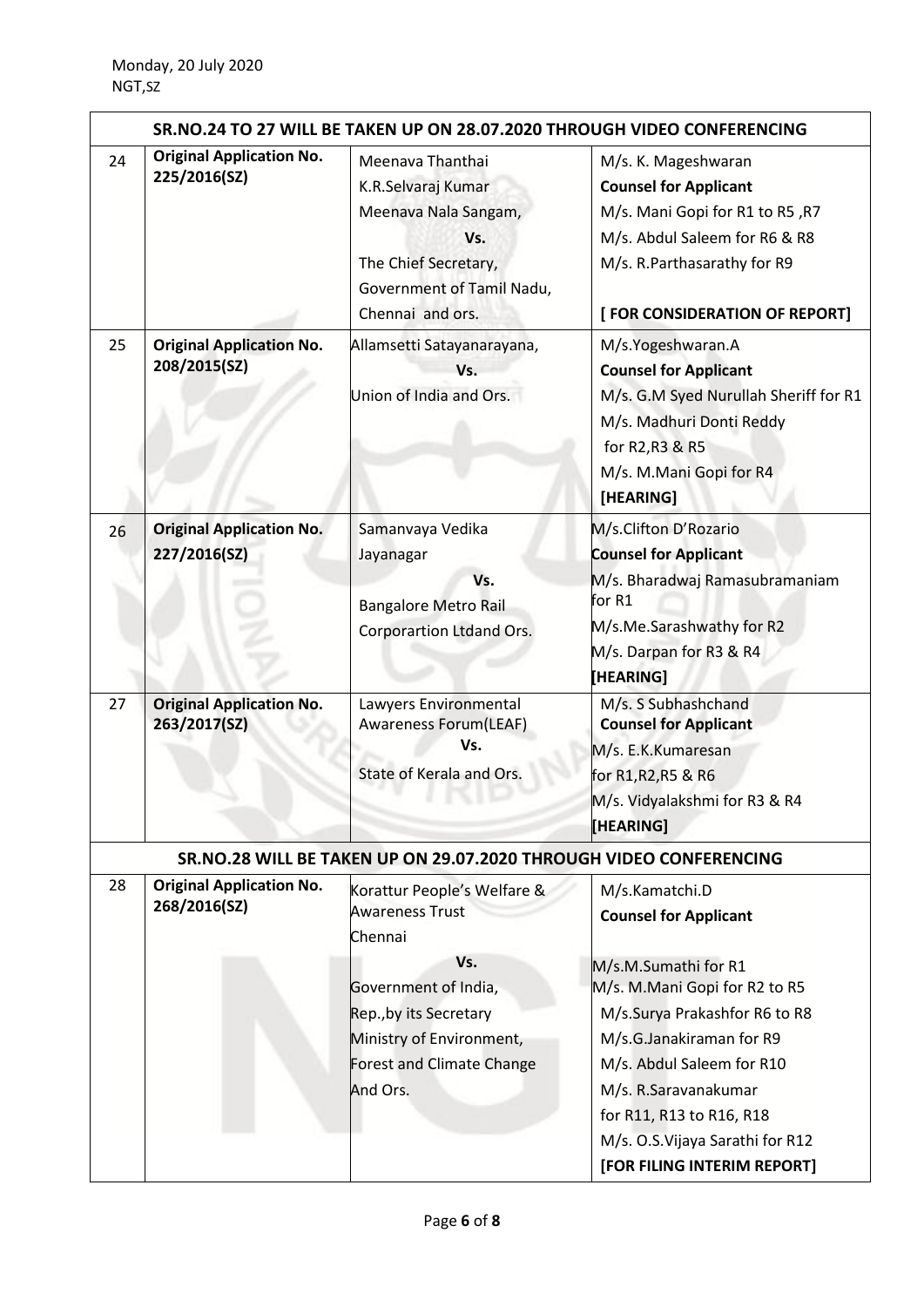| 29 | <b>Original Application No.</b><br>184/2016(SZ)                | SR.NO.29 TO 31 WILL BE TAKEN UP ON 30.07.2020 THROUGH VIDEO CONFERENCING<br>J.Seethapathi<br>Vs.<br>The Loss of Ecology Authority, | M/s. A.Yogeshwaran<br><b>Counsel for Applicant</b><br>M/s. S.N.Parthasarathi for R2                                                                                                                                                                                                                                                                      |
|----|----------------------------------------------------------------|------------------------------------------------------------------------------------------------------------------------------------|----------------------------------------------------------------------------------------------------------------------------------------------------------------------------------------------------------------------------------------------------------------------------------------------------------------------------------------------------------|
|    | <b>WITH</b>                                                    | Chennai and Ors.                                                                                                                   | M/s. Abdul Saleem for R3<br>[HEARING]                                                                                                                                                                                                                                                                                                                    |
| 30 | <b>Original Application No.</b><br>185/2016(SZ)<br><b>WITH</b> | A.R Pushpalatha,<br>Vs.<br>The Loss of Ecology Authority,<br>Chennai and Ors.                                                      | M/s. A.Yogeshwaran<br><b>Counsel for Applicant</b><br>M/s. S.N.Parthasarathi for R2<br>M/s. Abdul Saleem for R3<br>[HEARING]                                                                                                                                                                                                                             |
| 31 | <b>Original Application No.</b><br>186/2016(SZ)                | A.R Sureshbabu,<br>Vs.<br>The Loss of Ecology Authority,<br>Chennai and Ors.                                                       | M/s. A.Yogeshwaran<br><b>Counsel for Applicant</b><br>M/s. S.N. Parthasarathi for R2<br>M/s. Abdul Saleem for R3<br>[HEARING]                                                                                                                                                                                                                            |
|    |                                                                | SR.NO.32 TO 34 WILL BE TAKEN UP ON 31.07.2020 THROUGH VIDEO CONFERENCING                                                           |                                                                                                                                                                                                                                                                                                                                                          |
| 32 | <b>Original Application No.</b><br>62/2017(SZ)                 | Fr.Joseph Arackaparambil<br>Kerala State and anr<br>Vs.<br>M/s. Bee Vee Jay Associates<br>Kerala State and Ors.                    | M/s.Varghese K.Paul<br><b>Counsel for Applicant</b><br>M/s. M.A.Abdul Hakhim<br>for R1,R2,R4<br>M/s. E.K.Kumaresan<br>for R3, R5, R6 & R11<br>M/s. V.K.Rema Smirithi for R7<br>M/s. D.S.Ekambaram for R8<br>M/s. Vidhyalakshmi Vipin for R9<br>M/s. P.Mohandas for R10<br>M/s. M.Sumathi for R12<br><b>FOR CONSIDERATION OF STATUS</b><br><b>REPORT]</b> |
| 33 | <b>Original Application No.</b><br>144/2017 (SZ)               | E. Uma<br>Vs.<br>The State of Karnataka<br>and Ors.                                                                                | M/s. E.Vijay Anand<br><b>Counsel for Applicant</b><br>M/s. Darpan for R1, R3 to R7<br>M/s. M.R.Gokul Krishnanfor R2<br>M/s. M.C.Gan Law Firm for R8<br>[FOR FURTHER CONSIDERATION]                                                                                                                                                                       |
| 34 | <b>Original Application No.</b><br>57/2017(SZ)                 | Heritage Estate Apartment<br><b>Owners Association</b><br>Vs.<br>Union of Indiaand Ors.                                            | M/s. Yogendran<br><b>Counsel for Applicant</b><br>M/s.M.R.Gokul Krishnan<br>for R1 & R6<br>M/s. Darpan for R2, R4, R5, R9                                                                                                                                                                                                                                |